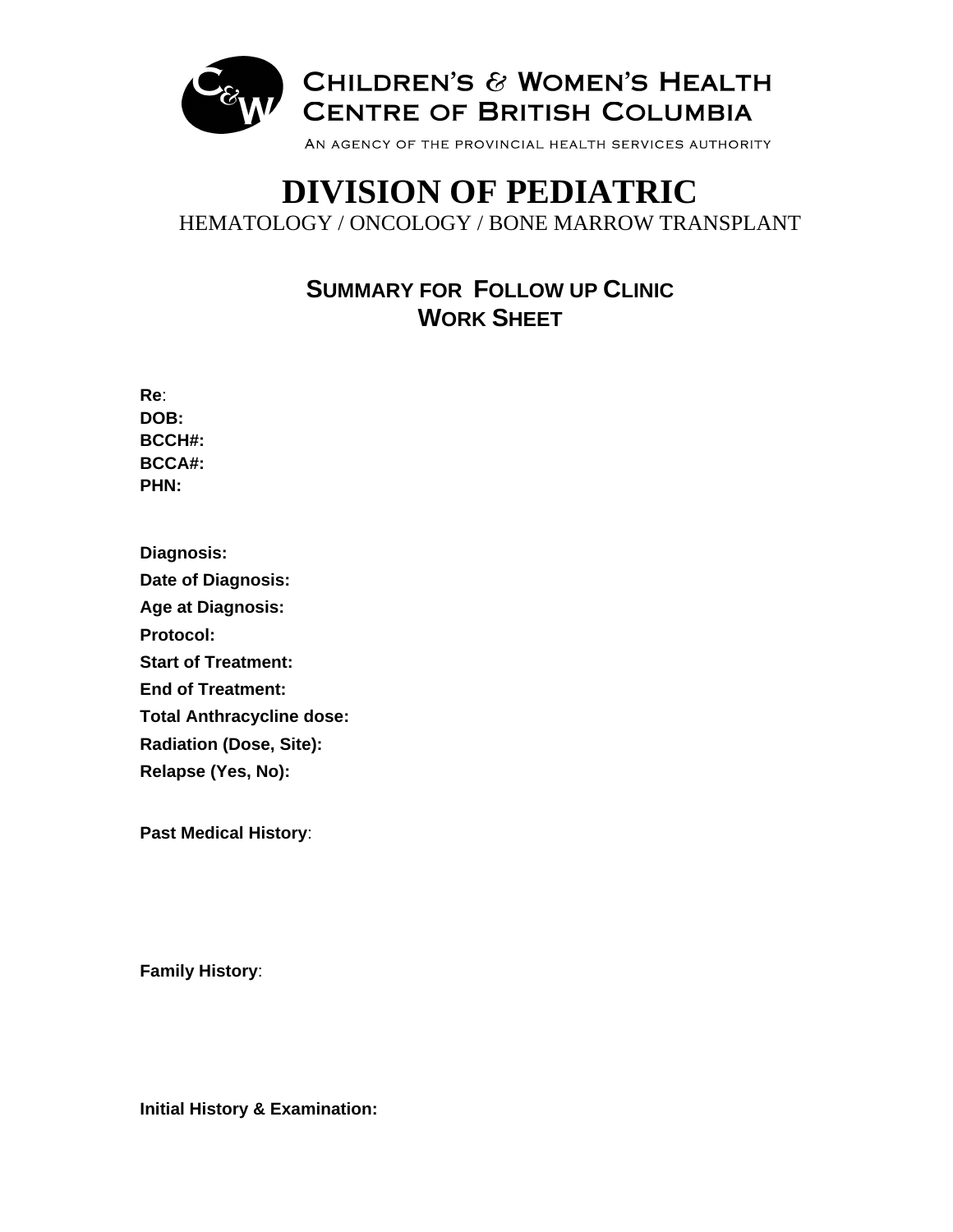**Initial Investigations**:

#### **Overall Treatment Course**

(Describe overall course of treatment given. If relevant describe reasons for decisions eg Surgery vs radiation, choice of chemo protocol)

If patient relapsed, add a heading for relapse and describe course of relapse treatment)

#### **Chemotherapy**:

List protocols used and all drugs received

Cumulative total:

- Anthracyclines ( if received more than on type of anthracycline **calculate anthracycline equivalency**)- see appendix
- Alkylating drugs (cyclo, ifos, procarbazine, chlorambucil, BCNU, CCNU, Melphalan, thiotepa, Busulfan, Nit mustard) **Calculate cyclophosphamide equivalent dose**- see appendix
- Cisplatin, carboplatin
- Bleomycin

**Radiation:** Date, dose and site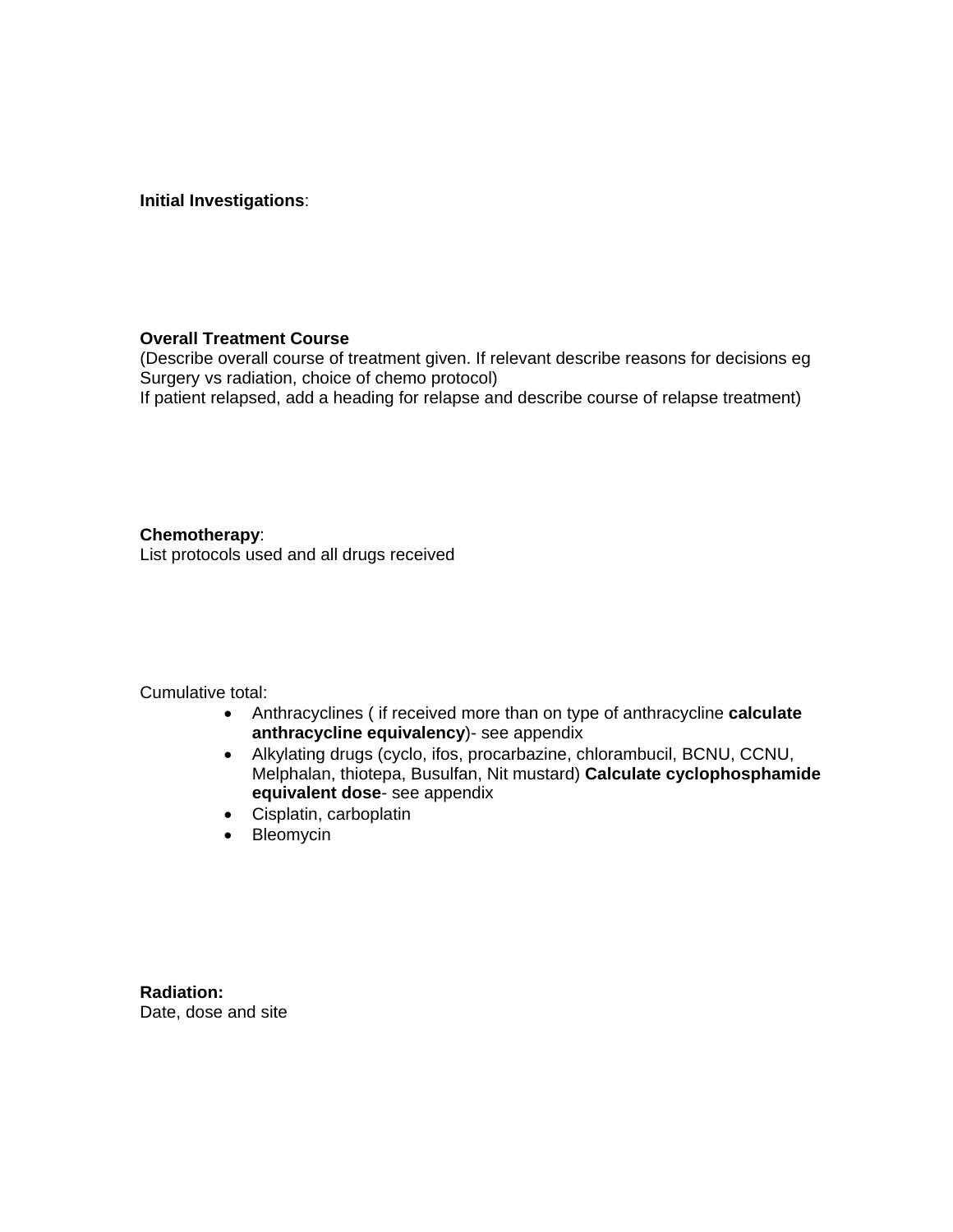**Surgical Procedures:**  Date and proceedure

**Problems During Treatment:**  List and describe. Resolved Y/N

**Problems Occurring Since Completion of Treatment**  List and describe. Resolved Y/N

**Current Status (date)**:

#### **Anticipated / Potential Future Problems**:

**Cardiac** 

Growth / Development

Endocrine:

Fertility

Second malignancy

Pulmonary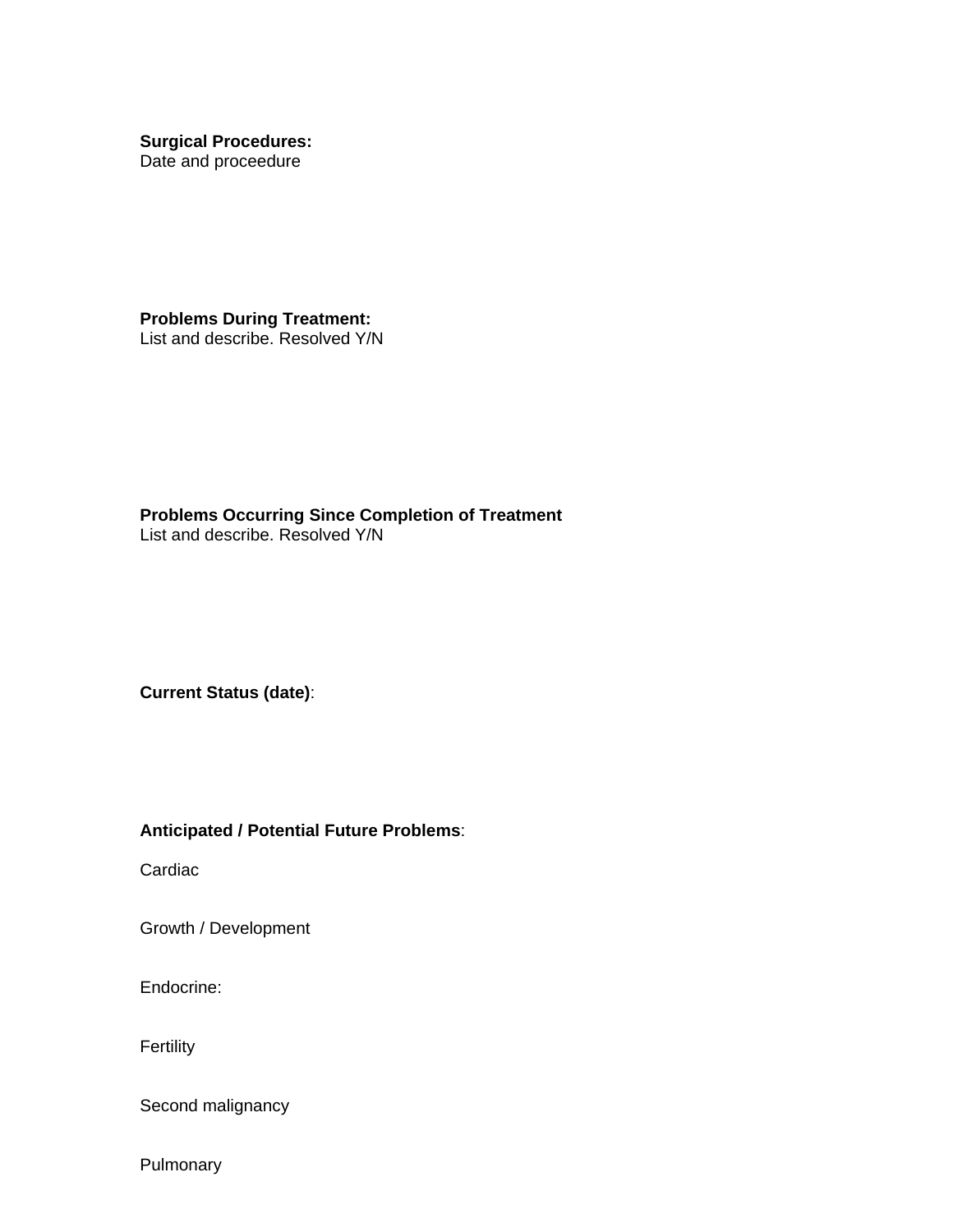Bones / joints

Neurologic

Renal

Psychosocial

Education/vocation

Vision

**Hearing** 

Dental

Genetic risk

## **Recommended Follow Up:**

Physical Exam (frequency, where)

Labs (type, frequency, where)

Imaging

Echos, PFTs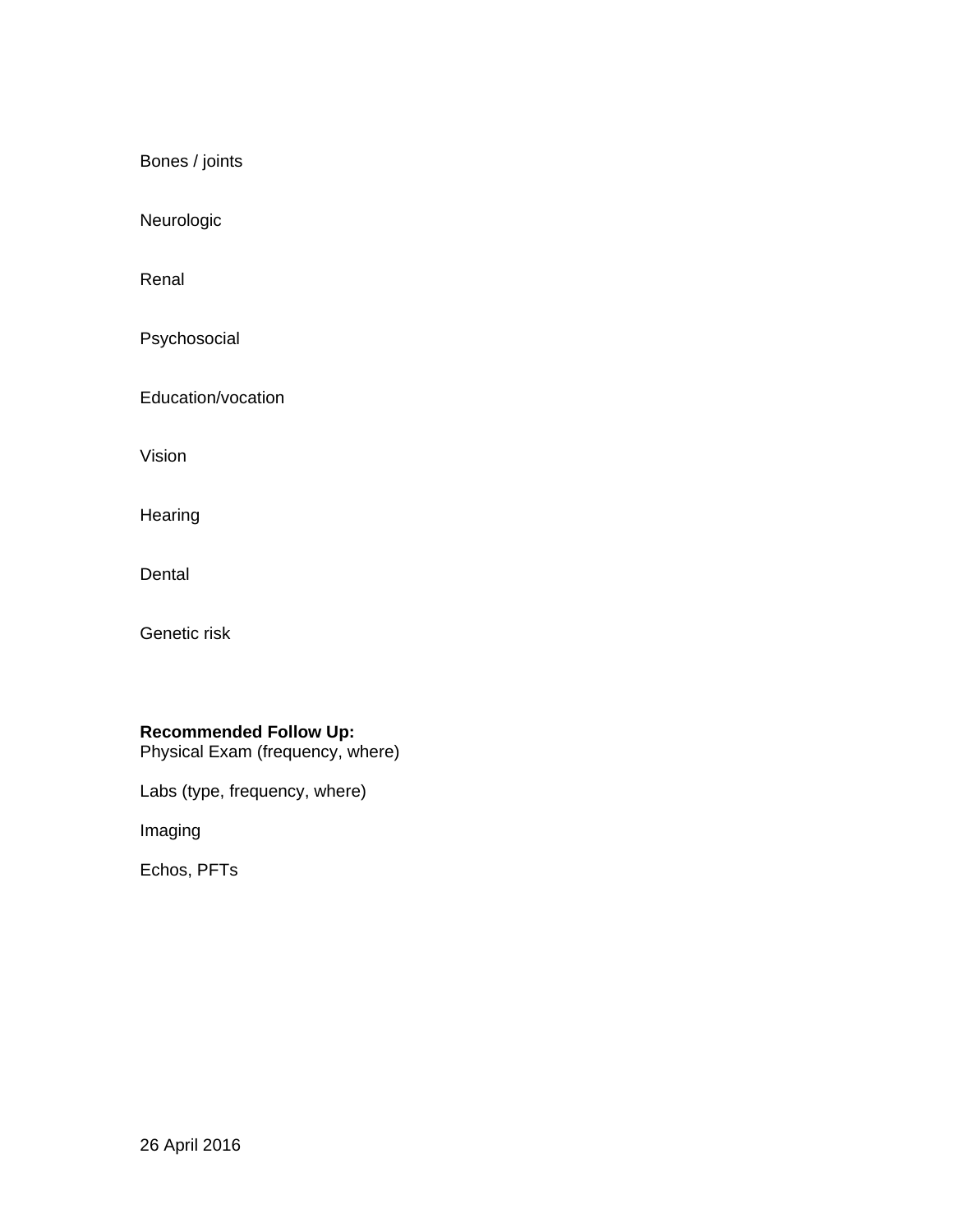### **Anthracycline Cardiotoxicity Equivalent doses:**

| Agent             | <b>Correction factor</b> |
|-------------------|--------------------------|
| Doxorubicin       | 1.0                      |
| Daunorubicin      | 1.0                      |
| Epirubicin        | 0.67                     |
| Mitoxantrone      | 4.0                      |
| <b>Idarubicin</b> | 5.0                      |

Chow, E et al, JCO, 2015 Feb 10;33(5);394-402

Barnard, DR in Altman AJ (ed) Supportive care of children with cancer, 2004, 122-127

| Anthracycline             | <b>Radiation Dose**</b> | <b>Recommended Frequency</b> |
|---------------------------|-------------------------|------------------------------|
| Dose*                     |                         | of Echo                      |
| None                      | < 15 Gy or none         | No Screening                 |
|                           | $15 - 35$ Gy            | Every 5 years                |
|                           | 35 Gy                   | Every 2 years                |
| $< 250$ mg/m <sup>2</sup> | < 15 Gy or none         | Every 5 years                |
|                           | 15 Gy                   | Every 2 years                |
| 250 mg/m <sup>2</sup>     | Any or none             | Every 2 years                |

## **Cardiac Surveillance Guidelines (BC)**

\*Based on total doses of doxorubicin or the equivalent doses of other anthracyclines

\*\*Based on radiation dose with potential impact to heart (radiation to chest, abdomen,

spine [thoracic, whole], total body [TBI])

COG LTFU Guidelines version 5.0 (Oct 2018)